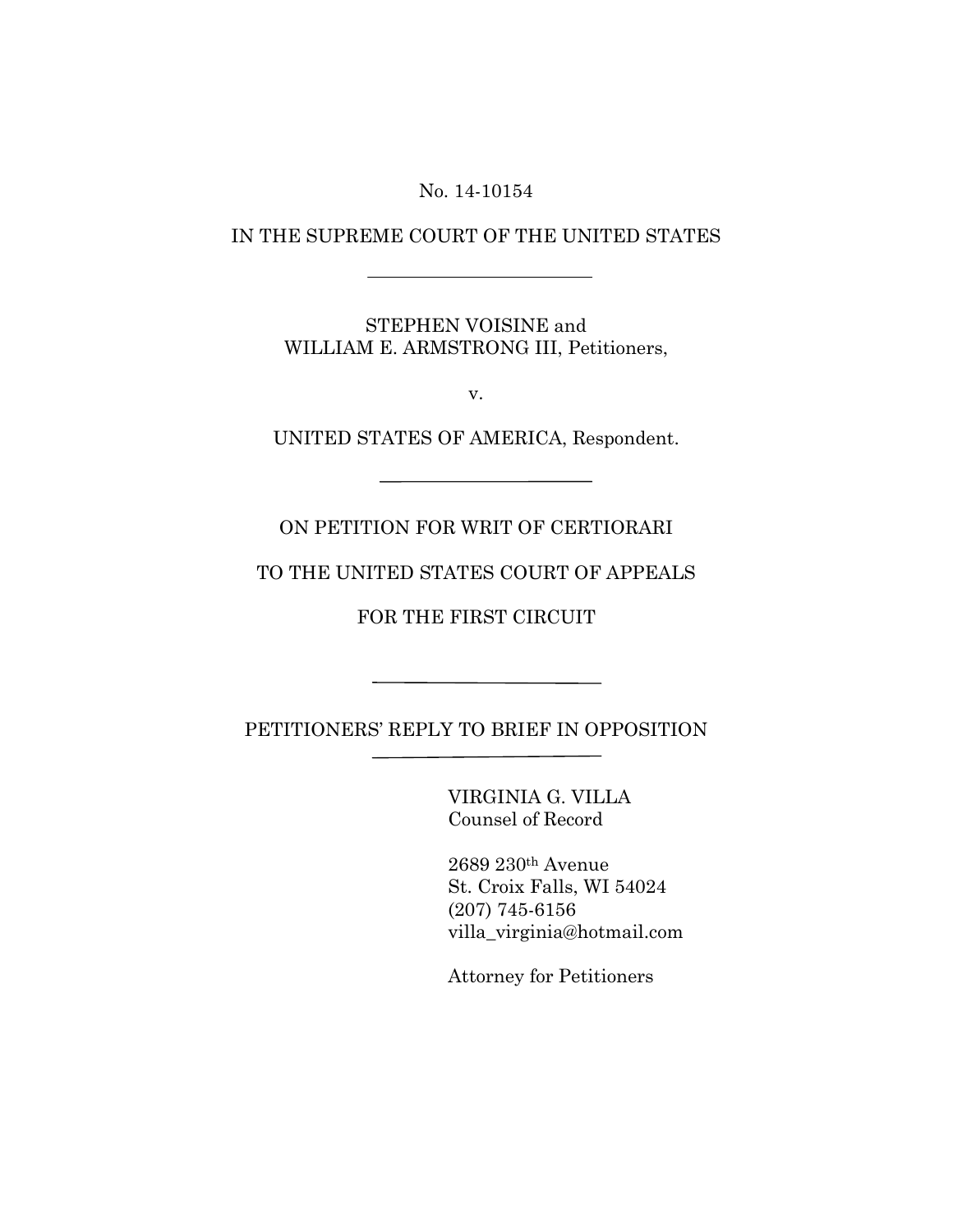The Solicitor General makes two new arguments in opposition. Both focus on issues of waiver. The first states that the constitutional questions, aside from the Second Amendment, are foreclosed because not preserved in the conditional plea agreements of the Petitioners. *See* Br. In Opp. at 16-17, 28. The second argument is that this Court's remand order to the First Circuit did not encompass the issue regarding whether *Descamps v. United States*, 133 S.Ct. 2276 (2013) renders Section 922(g)(9) unconstitutional as construed in *United States v. Hayes*, 555 U.S. 415 (2009). Both arguments find small support in the facts or the law.

As to the first argument, the relevant text of both guilty pleas are the same and read, "I reserve the right ... to have an appellate court review this court's decision ... denying my Motion to Dismiss Indictment." Both Motions to Dismiss challenged the Indictments based on the failure to state a federal offense, in that the listed conviction did not constitute a "misdemeanor crime of domestic violence," and that, if the statute were applied to these convictions, it was unconstitutional pursuant to the Second Amendment.

The additional constitutional questions arguably come within the appeal rights reserved in the Conditional Plea Agreements pursuant to *Griffin v. Kentucky*, 479 U.S. 314 (1987). *Griffin* established that new rules for the conduct of criminal prosecutions shall be applied to all cases pending on direct appeal. Petitioners raised their Fifth Amendment Due Process claims after the First Circuit issued its decision in *United States v. Rehlander*, 666 F.3d 45 (1st Cir. 2012)(overruling prior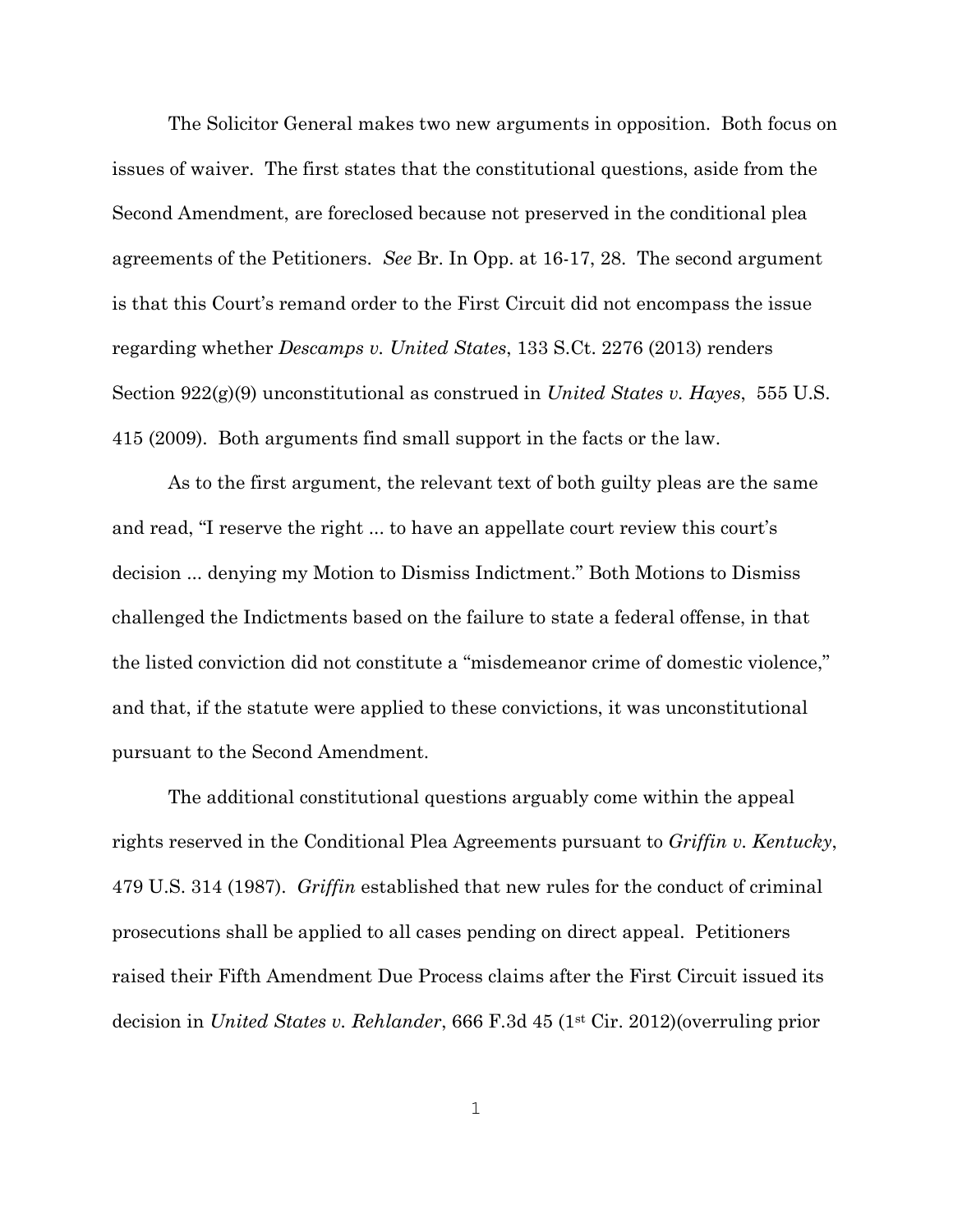interpretation of 18 U.S.C. § 922(g)(4) based on doctrine of constitutional avoidance). The Government argued that Petitioners had waived the Due Process argument as not included in their Conditional Pleas. The First Circuit rejected the waiver argument and reviewed the Fifth Amendment claims under a plain error review. *See United States v. Armstrong*, 706 F.3d 1, 6 (1st Cir. 2013). This approach is consistent with both *Griffin*, *supra*, as well as *United States v. Kingcade*, 562 F.3d 794, 797 (7th Cir. 2009).

The Government also argues waiver of the *Descamps* claim as exceeding the scope of remand from this Court. The First Circuit indicated that the issue did not fall within the remand order. *See United States v. Voisine*, First Cir. No. 12-1213. slip op., at 26, Appx. The Government argued the scope of the remand order in its reply brief. The First Circuit's briefing order did not allow an opportunity to respond to this argument. A lack of opportunity to object does not constitute agreement.

Petitioners first raised the impact of *Descamps* in their initial Petition to this Court. The Government argued in opposition that the issue had been waived. The Court granted the Petition and remanded in light of *United States v. Castleman*, 134 S.Ct. 1405 (2015). The first time this Court unequivocally held that the categorical approach applies to Section 922(g)(9) was in *Castleman*. *See id.*, at 1413. In light of *Hayes*, *Castleman* may have held the categorical approach inapplicable.

2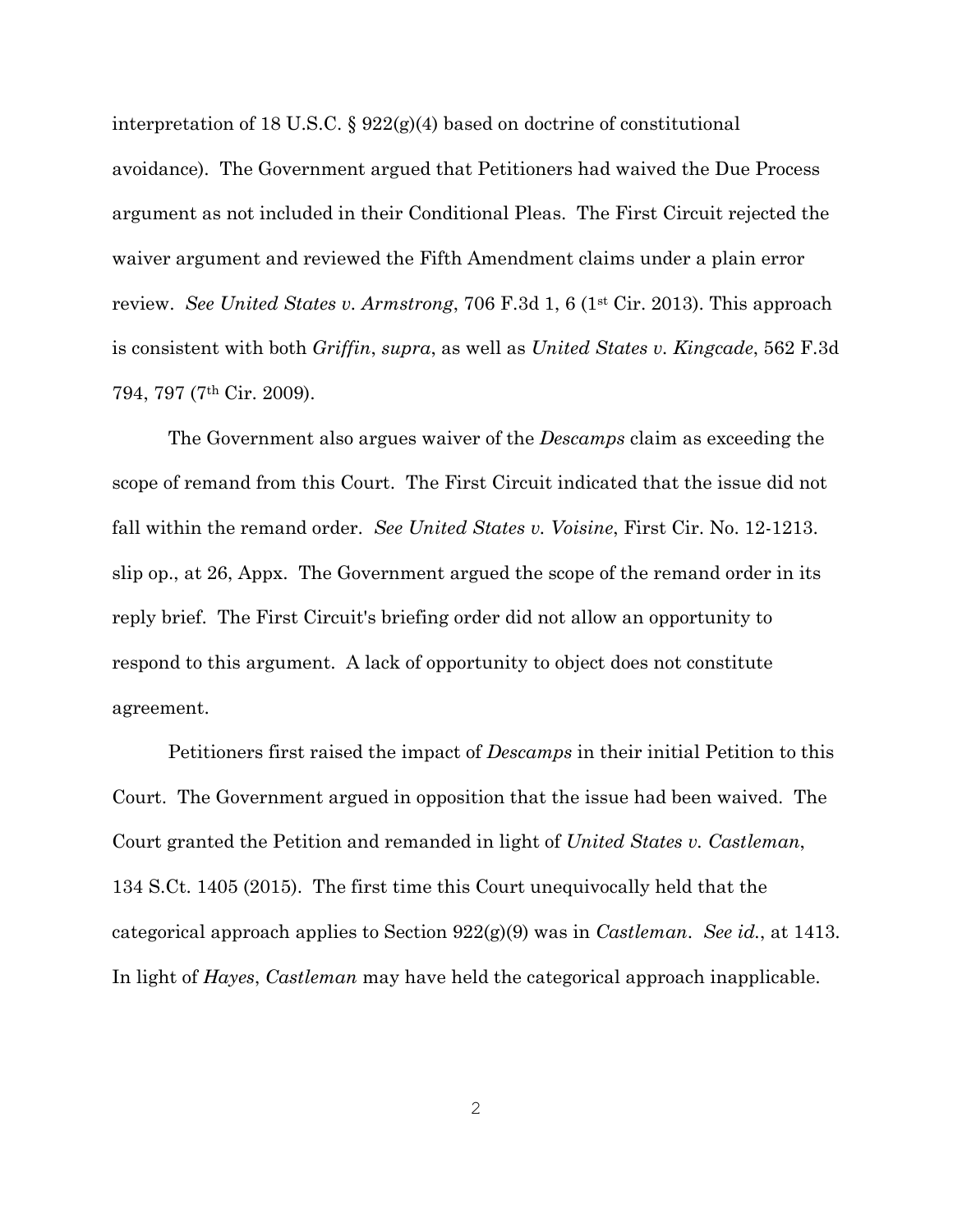It did not. Questions regarding the application of the categorical approach to 18 U.S.C. § 922(g)(9) thus fall within the remand order.

There are many federal criminal statutory provisions, such as Section  $924(e)(2)(B)$ , which predicate certain repercussions based on prior convictions. To date, Section 922(g)(9) is the only one allowing a later conduct-specific inquiry into the facts underlying a prior conviction where the fact forms no part of the elements of the prior conviction. At least one justice of this Court has endorsed amplifying this procedure: "Nor would a conduct-specific inquiry raise constitutional problems of its own. It is questionable whether the Sixth Amendment creates a right to a jury trial in this situation. *See Almendarez–Torres v. United States*, 523 U.S. 224, 118 S.Ct. 1219, 140 L.Ed.2d 350 (1998). But if it does, the issue could be tried to a jury, and the prosecution could bear the burden of proving beyond a reasonable doubt that a defendant's prior crimes involved conduct that presented a serious potential risk of injury to another. I would adopt this alternative interpretation and hold that the residual clause requires an examination of real-world conduct." *Johnson v. United States*, 135 S.Ct. 2551, 2580 (2015) (Alito, J, dissenting). This Petition highlights the possible multitudinous constitutional problems presented by allowing a fact-finder, including a jury, to find that a prior conviction involves an additional "component," *see* Br. In Opp. at 30-31, that formed no part of the original conviction. As the First Circuit addressed many of these issues on their merits, review of all the constitutional questions presented is appropriate.

3